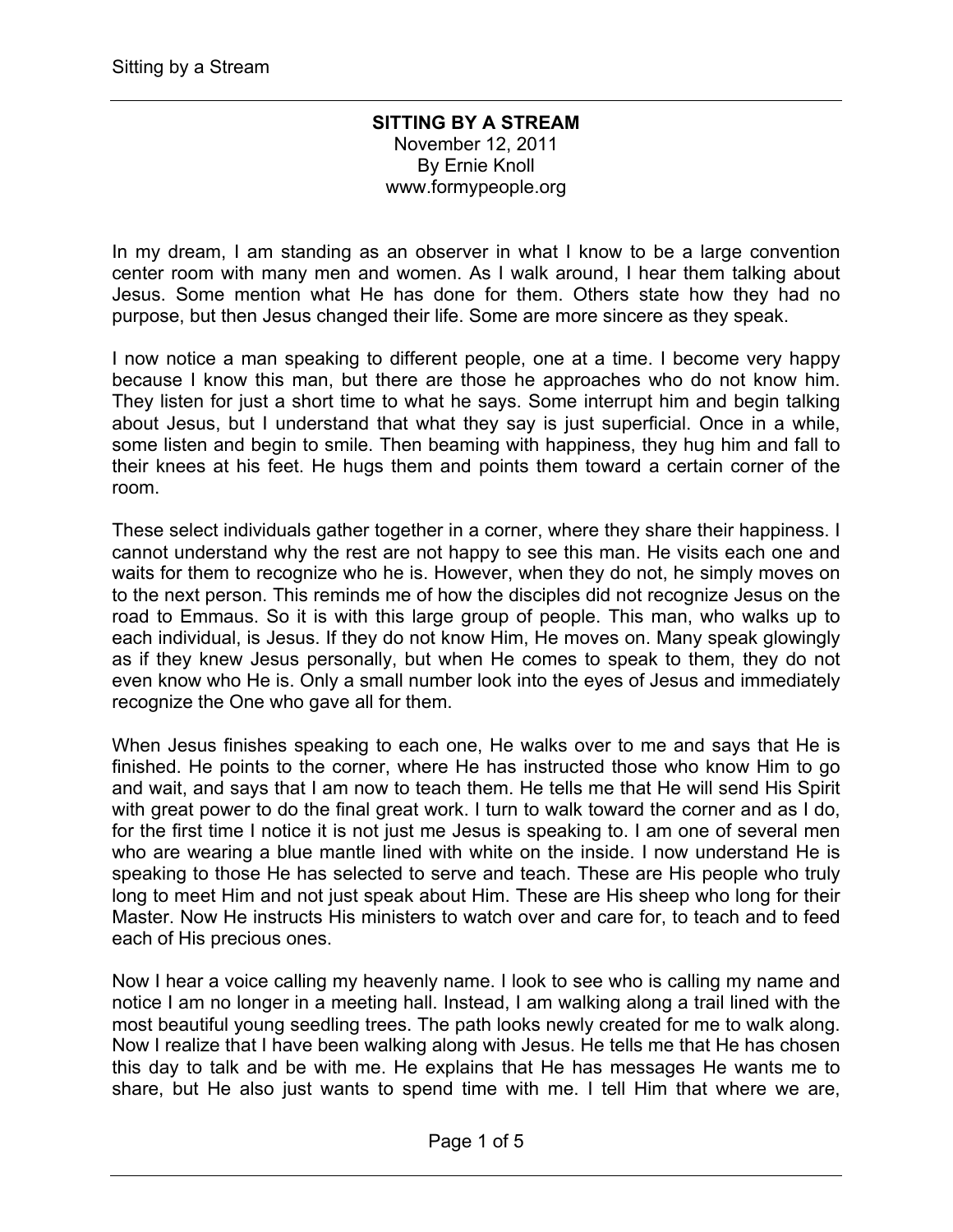everything looks so new. He tells me that the earth will be made new, and that this is also for His people to know what it will be like to spend time together. He says, "Notice how many other people are with us." I look around and see no one. He asks, "How many angels do you see attending us?" I look around and again see no one. He reveals that this is the time He is waiting for, when He can spend time together with each of His people, one at a time.

As we walk along, Jesus places His left arm around my shoulder and tells me that He is looking forward to the time when He can walk with each of His people along a path just like this one. He looks at me and says, "It sure is quiet, though." I tell Him I notice that there are no birds singing. He smiles and says, "Let us enjoy the songs of birds," and with that we are softly serenaded by a beautiful choir of birds.

As we continue walking, Jesus explains that those who stood in the corner of the room are those He is searching for. He is looking for those who are willing to overcome Satan and live a life without sin. {1} He knows there will not be many, but the number will be complete. {2} They will walk with Jesus daily, and their names will be written in the Book of Life. He will hold these dear, precious ones, those who will be clothed in white.

Jesus and I stop and He tells me to look to the sky. He says, "Here is what I instructed My prophet, Ellen White, to write regarding My precious, precious ones." I look to the sky and see these words:

"He that overcometh, the same shall be clothed in white raiment; and I will not"- oh, how precious is that "not"!--"I will not blot out his name out of the book of life, but I will confess his name before my Father, and before his angels" (Revelation 3:5). When the gates of the city of God swing back on their glittering hinges, and the nations who have kept the truth shall enter in, Christ will be there to welcome us, to call us the blessed of the Father, because we have overcome. He will welcome us before the Father, and before His angels. As we enter the kingdom of God, there to spend eternity, the trials and the difficulties and the perplexities that we have had here will sink into insignificance. Our life will measure with the life of God.--General Conference Bulletin, Apr. 6, 1903. {Ye Shall Receive Power, p. 363}

Jesus says that it is written: "To him that overcometh will I give to eat of the tree of life, which is in the midst of the paradise of God." Revelation 2:7. He says that He will pick fruit from the tree of life and feed those who overcame. He will spend eternity with each one.

Now Jesus asks, "Why don't we go over and sit by the stream for a while?" We walk toward a stream and sit down together next to it. Jesus immediately puts His feet into the stream. He laughs and says, "The water feels so good. It is not cold or hot." I remove my shoes and socks and put my feet in the water. I tell Him that it does feel good. Jesus leans back, placing His arms behind Him to support Himself, and looks up at the sky. He remarks what a beautiful day it is. I lean back, look up, and tell Him there is not a cloud in the sky. He asks, "Would you like there to be clouds?" I answer, "I think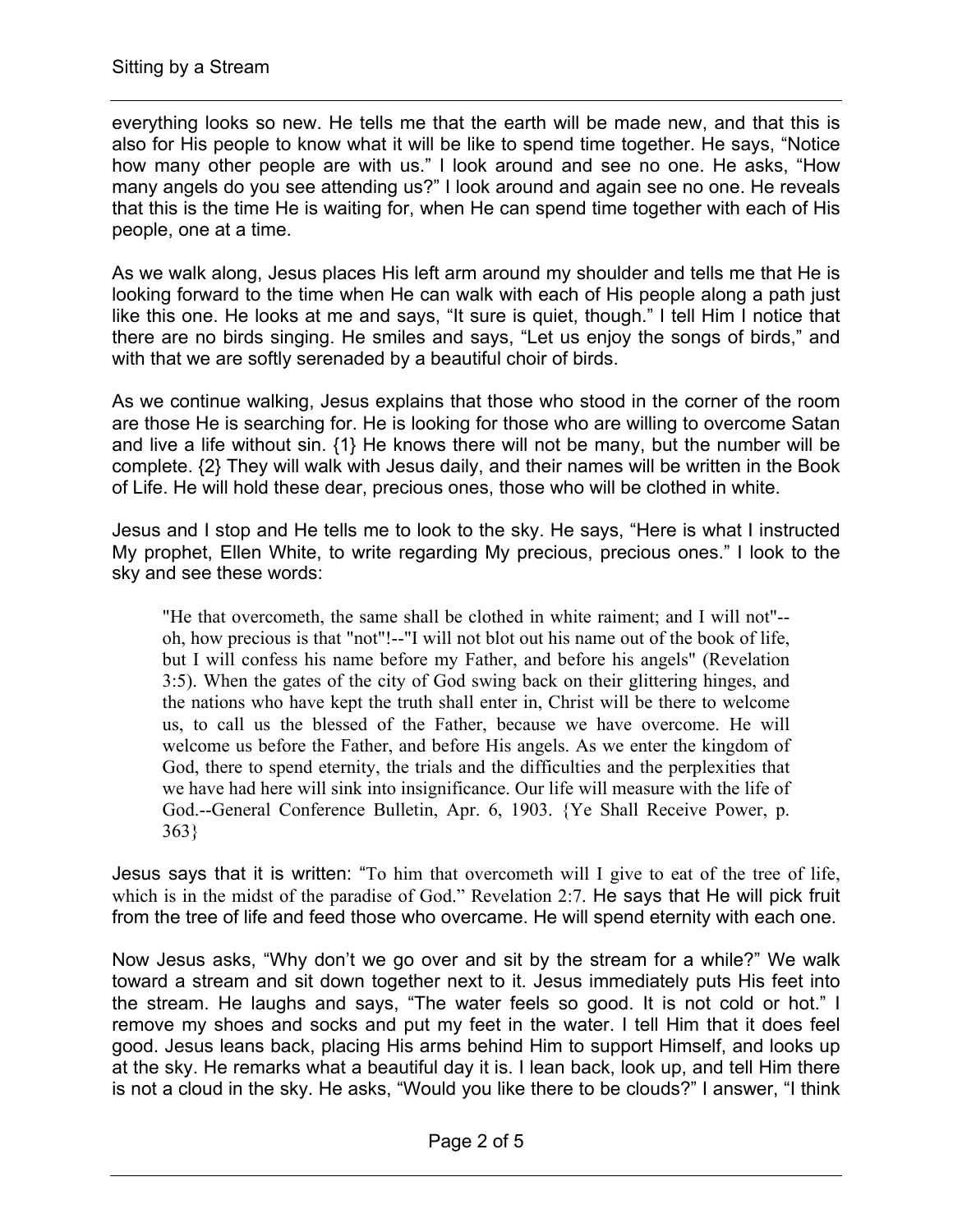it would look great if there were some big, soft clouds that look like pillows." Suddenly there are big, soft clouds floating by. He laughs and again says, "It is such a beautiful day."

With my feet still in the water, I continue to admire the beautiful stream, the green grass, flowers that are in abundance everywhere, the beautiful sky, and the clouds gently floating by. I look at Jesus, place my right arm around Him, and hug Him. I tell Him I know that if it were not for Him, I could not be there with Him right now, and I could not experience all that I am seeing around me. He looks at me, smiles, and says that He would have done all that was needed to have me sitting next to Him by a stream. As I look into His eyes, I still see a love that is so hard to explain, except to say that I see the love of the love of the love!

Then Jesus asks, "Have you noticed the fish in the stream?" Leaning forward, I look into the stream and notice that it is full of creatures made by the very One sitting next to me. I observe a large variety of fish, but there is one kind that is quite unusual. There are several of them, and they stay close to each other. They have the most beautiful long, translucent fins that resemble thick tissue paper. As the light hits the water, the fins' colors change. The bodies of these fish do not have scales like other fish. Instead, they are covered with something that looks like long, flowing fur. As they swim, their beauty is astounding. Jesus tells me that I can pet these fish with my feet. As the fish gather around His feet, He shows me how to pet them. As He does this, I notice the sides of the fish swell a little, and what looks like small bubbles come from their mouths. Those "bubbles" come up out of the water and slowly rise in the air. As each bubble pops, it produces a musical note, and we hear a most beautiful melody. It is almost how a bird whistles, a cat purrs, or a cricket chirps.

As I sit with Jesus, I am amazed at all that He has to show me. I think about His deep, compassionate care. He noticed the need of birds to serenade us as we walked along. He asked if there was anything that I thought was needed, and provided clouds for us to enjoy, the stream so full of life, and now a fish that I had never imagined. He has this and so, so much more. Jesus looks over at me, smiles, and tells me that it is not just the things that I see, but it is His desire to be with each of us. He tells me that He has a crown for His people who are willing to wear His robe of white. He has a mansion built and waiting for each of His faithful ones.

Jesus leans back again, and it becomes very quiet. He looks at me and says that He wants me to share with all who will listen to His words. The heavenly Father will cause things to happen. Things will be witnessed tomorrow that will shake the very foundations of all mankind. Even Satan will fear for his existence, just as he did at the time of Noah's flood. {3} He wants each of His faithful ones to know that the Comforter will be with them. If they need the help of angels, they can simply ask. Many will be laid to rest as a result of what happens, so they will not have to experience the greatest days of trouble. Those who have had the name of Jesus on their lips and in their hearts will be called from their sleep in the ground to meet with Him in the air.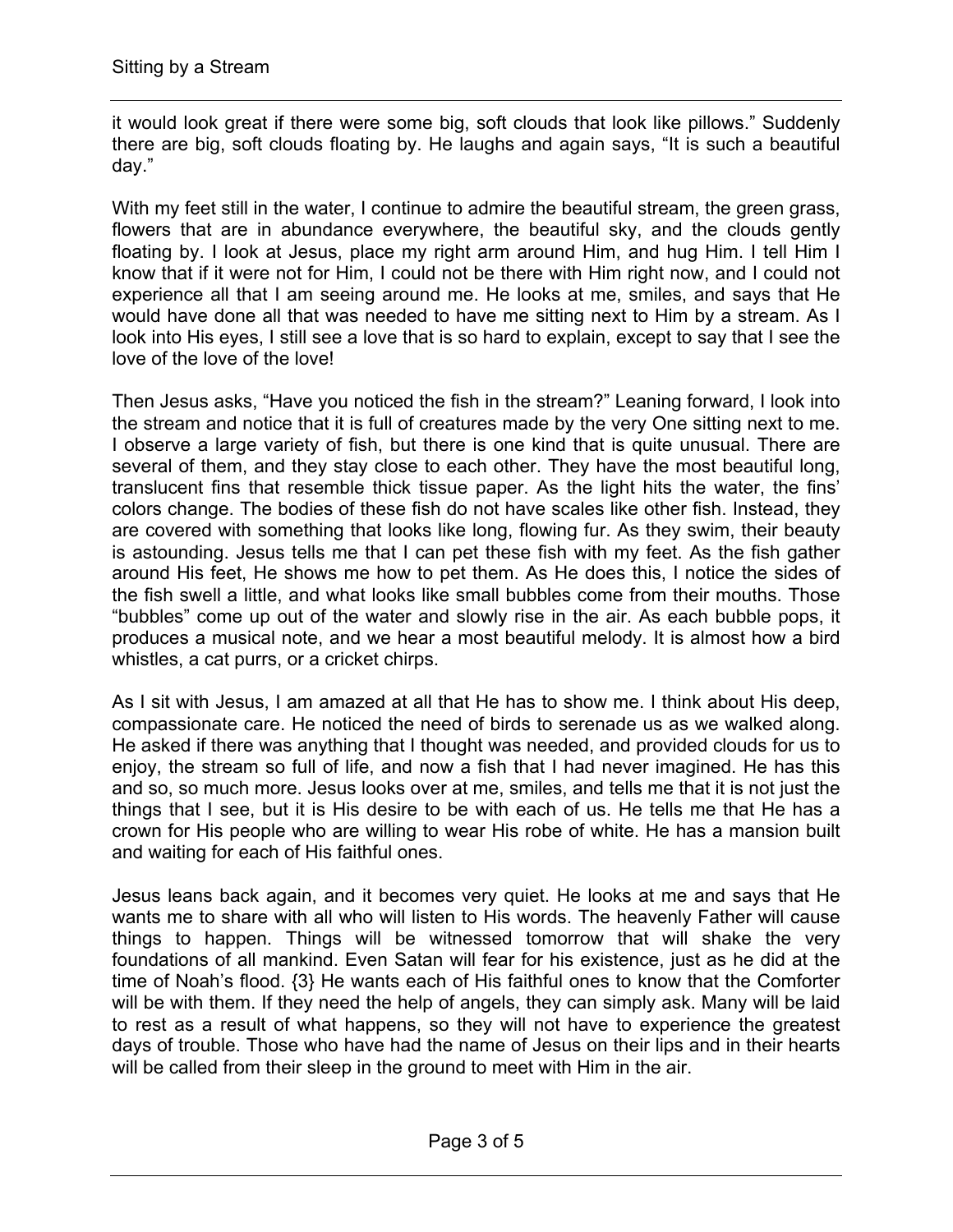To those who stand waving the banner of Jesus and holding true to the law established in heaven, they will sit next to Him and the heavenly Father. {4} Those who overcome will be dressed in the whitest of robes. Jesus will confess those to the Father and angels before the assembled universe. He asks all to not become discouraged. He has said that things need to happen.

To those who suffer on this earth, Jesus promises to make things good at His Second Coming and in heaven. To those who suffer hunger, He will provide a banquet and place the cup personally to their lips. To those who are beaten and hurt, He will personally heal their wounds and they will stand whole. To those who are put away in solitude, He will sit with them by a stream, and they will place their feet into the water together and enjoy eternity. To those whose families have turned against them, He will place His arm around them and He will walk with them forever, because He will be their Brother and their Family. {5} To those who suffer and die for His sake, He will raise them to stand and walk with Him forever. To those whose names are cursed and ridiculed, He will write on their hearts a new name, which will be spoken of by the Father throughout eternity.

Jesus looks up at the sky then turns to me again. He explains that He has given more than each person can understand. He states that if He were told He needed to do it again, He would rise and go quickly to die and rise again, so that each faithful one could live forever. It is for them that He now holds the keys to eternal life. His people are to know that tomorrow will be the end, and that they never stand alone. Our temporary, carnal bodies are feeble, but Jesus stands next to us and holds the keys. Tomorrow holds the future. Take His hand and hold on tightly. Know that what tomorrow holds is controlled by the Father, and His decisions are just. If you hold tightly to Jesus, your name will not be blotted from the Book of Life. He wants to place His robe around each of you. Jesus tells me that this is His message to all who will hear His words. I ask Jesus if, when He says tomorrow, He means tomorrow. Jesus answers, "By whose watch do you decide when tomorrow is? As it is written, 'one day is with the Lord as a thousand years, and a thousand years as one day.' [2 Peter 3:8] When our Father decides on the day of tomorrow, it will be that day of tomorrow. It was not yesterday, and it is not today, because today you and I sit by a stream."

Next, Jesus tells me that He wants me to lean forward and look at the reflection in the stream. As I do, I do not see my reflection but rather that of many different people of different races who are waiting to take the hand of Jesus and go with Him. It will be just that one person and Jesus, quietly sitting by a stream, just the two of them.

1. *Titus 2:13-14*

Looking for that blessed hope, and the glorious appearing of the great God and our Saviour Jesus Christ; Who gave himself for us, that he might redeem us from all iniquity, and purify unto himself a peculiar people, zealous of good works.

2. *Romans 9:27*